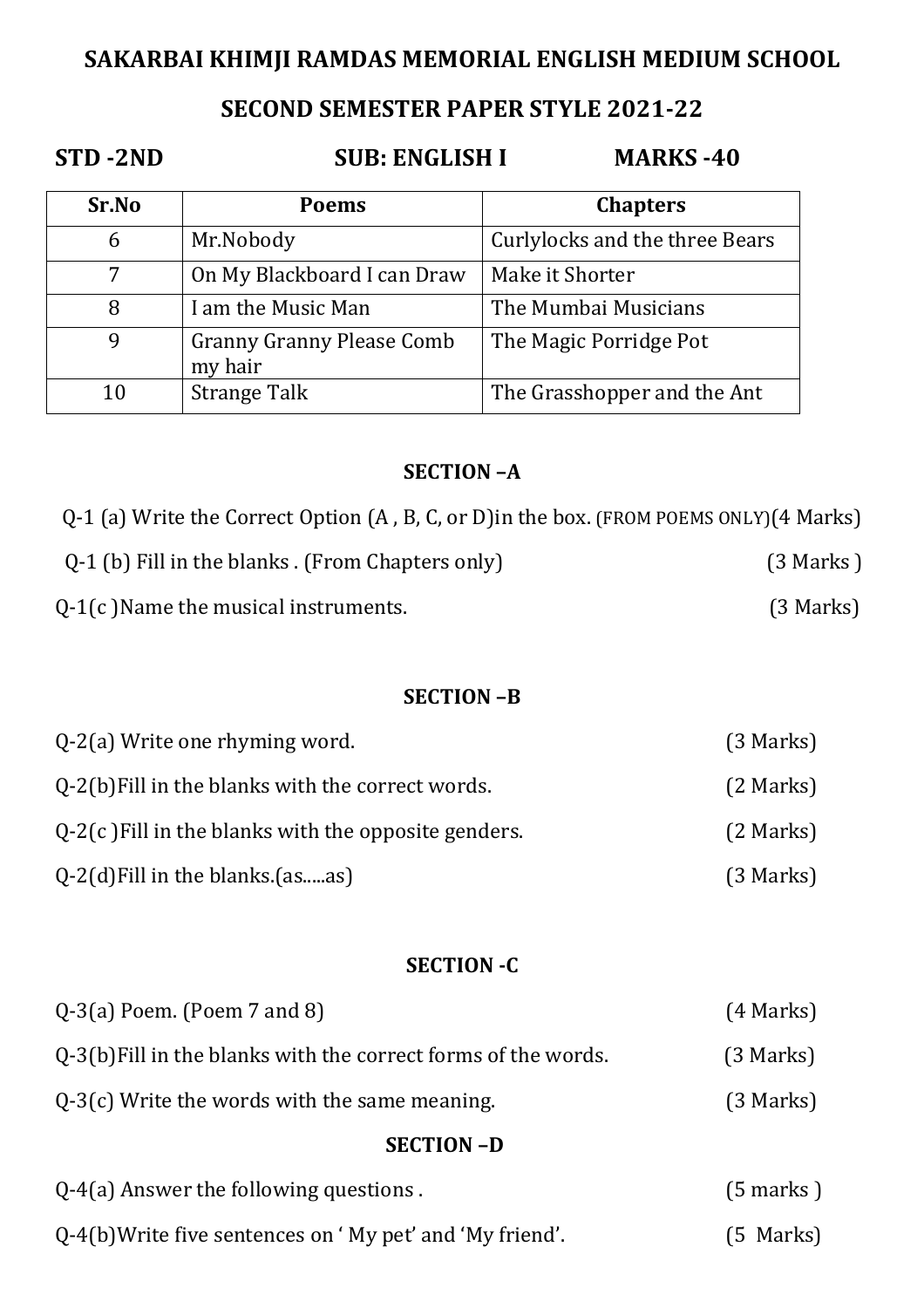# **SAKARBAI KHIMJI RAMDAS MEMORIAL ENGLISH MEDIUM SCHOOL**

# **SECOND SEMESTER PAPER STYLE 2021-22**

**STD – 2ND SUB: ENGLISH -II MARKS -40** 

| Sr.No | <b>Chapters</b>     |
|-------|---------------------|
| 11    | Was, were           |
| 12    | Has, Have, Had      |
| 13    | Is, am, $are + ing$ |
| 14    | Adverbs             |
| 15    | Prepositions        |
| 16    | Conjunctions        |
| 17    | Interjections       |
| 18    | Comperhension       |
| 19    | Composition         |
| 20    | Words               |
| 21    | Listen and Speak    |

#### **SECTION –A**

| Q-1 Fill in the blanks with was or were.        | $(4$ Marks)         |
|-------------------------------------------------|---------------------|
| Q-2 Fill in the blanks with has or have or had. | $(3 \text{ marks})$ |
| Q-3 Fill in the blanks with is, am, or are.     | $(3 \text{ marks})$ |

#### **SECTION –B**

Q-4 Fill in the blanks with is , am , or are and the –ing form of verbs given in the brackets. (3 marks)

| $Q-5$ Complete the sentences with $-$ ing form of action words. | $(3$ Marks)         |
|-----------------------------------------------------------------|---------------------|
| Q-6 Fill in the blanks choosing words from the box. (Adverbs)   | $(2$ Marks)         |
| Q-7 Write the opposite words.                                   | $(2 \text{ marks})$ |

#### **SECTION –C**

| Q-8. Fill in the blanks with the correct prepositions. | $(4$ Marks) |
|--------------------------------------------------------|-------------|
| 0-9 Fill in the blanks with the correct conjunctions.  | (3 Marks)   |
| 0-10 Write the names of the phrases given below.       | $(3$ Marks) |

#### **SECTION –D**

| Q-11 Fill in the blanks with correct interjections from the box. | (3 Marks) |
|------------------------------------------------------------------|-----------|
|------------------------------------------------------------------|-----------|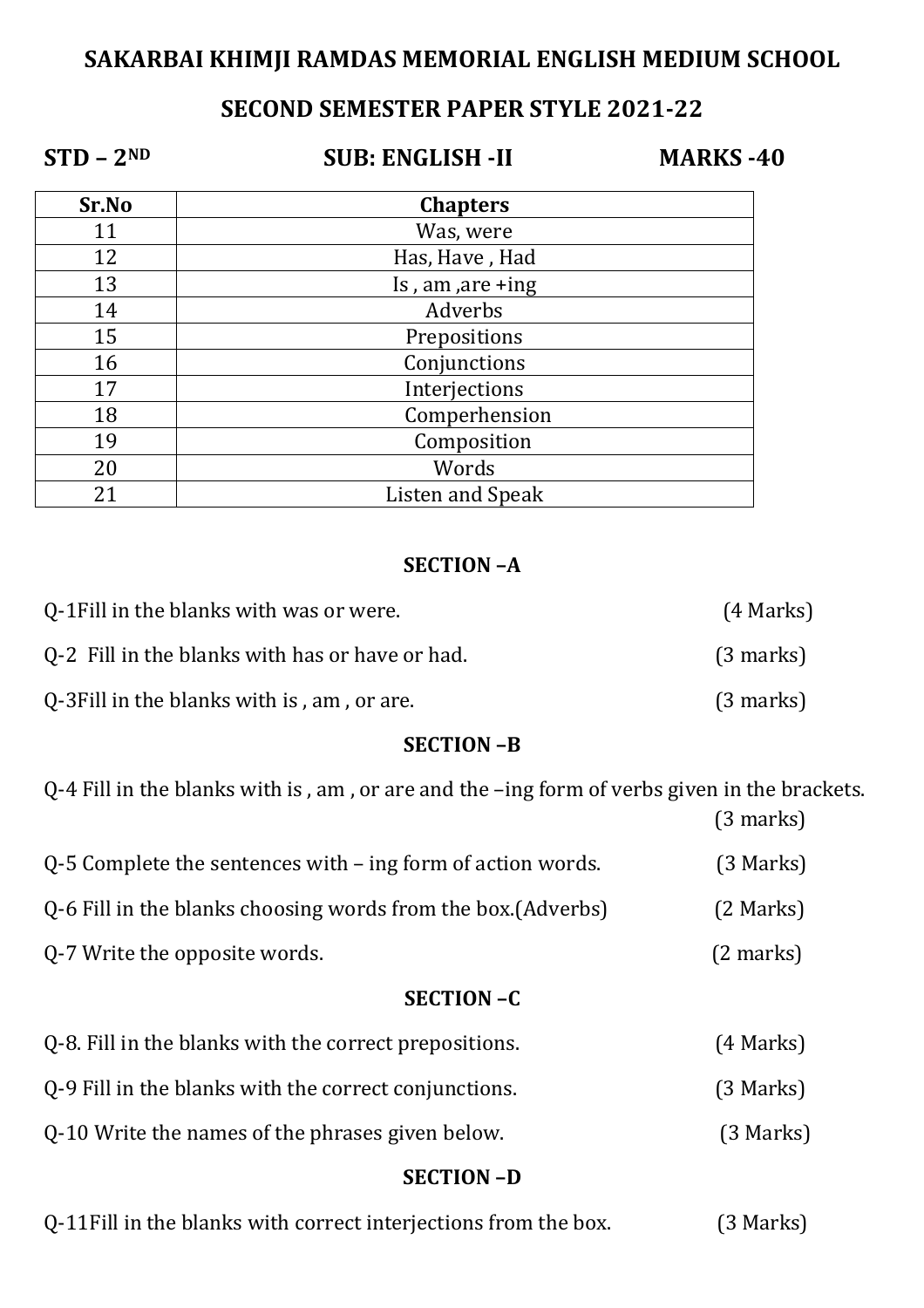| Q-12 Look at the pictures and answer the questions. | (3 Marks) |
|-----------------------------------------------------|-----------|
| Q-13 Join the words to make new words.              | (2 Marks) |

Q-14 Read the riddles given below and write the jobs people do in the given space.

(2 Marks)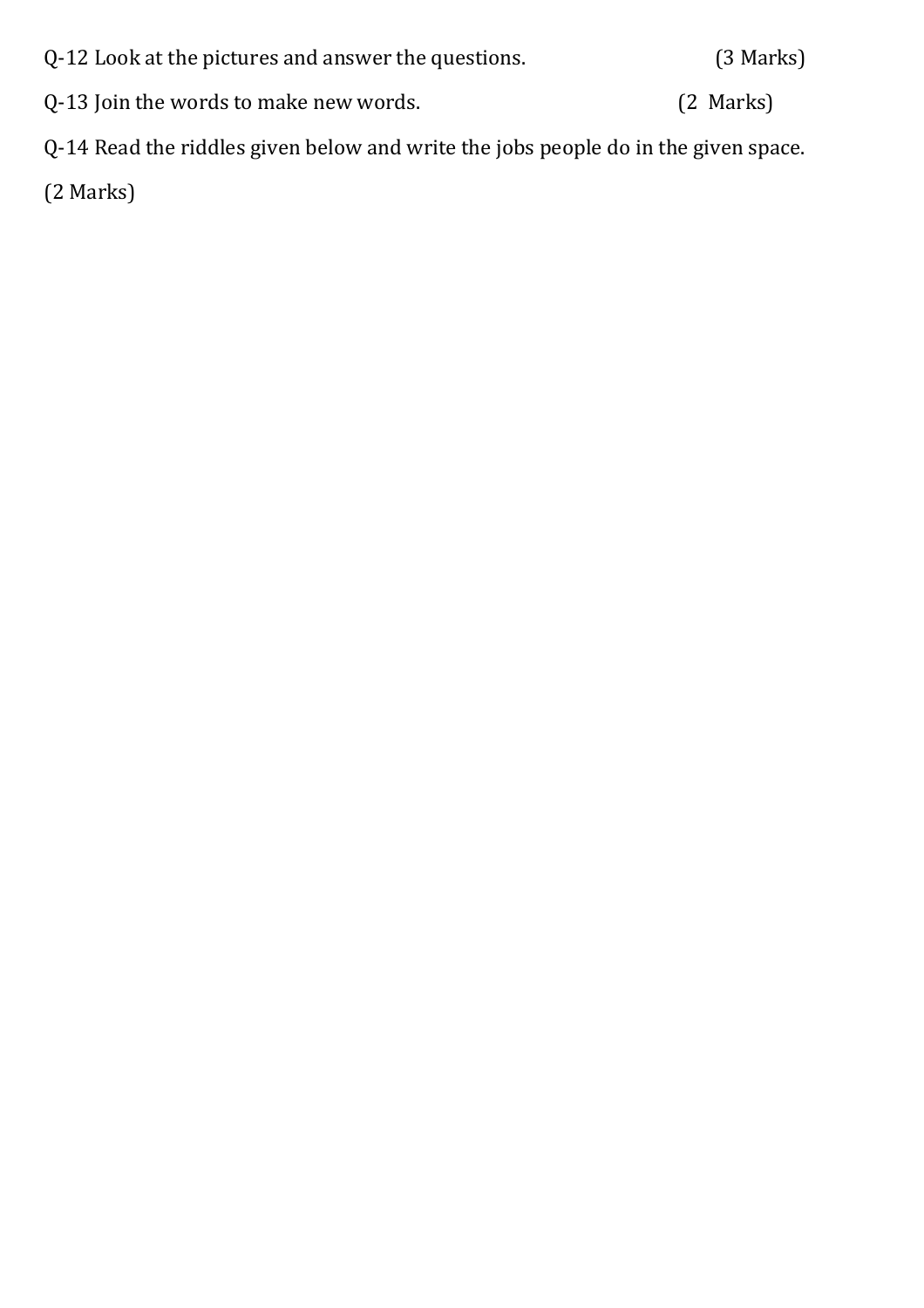### **SAKARBAI KHIMJI RAMDAS MEMORIAL ENGLISH MEDIUM SCHOOL, MANDVI-KUTCH**

## **SECOND SEMESTER EXAMINATION PAPERSTYLE 2021-22**

| <b>CLASS: II</b> |    | <b>SUBJECT: ENV</b> |    |    | <b>MARK: 40</b> |
|------------------|----|---------------------|----|----|-----------------|
| <b>Section</b>   | A  |                     |    |    | <b>TOTAL</b>    |
| <b>Marks</b>     | 10 | 10                  | 10 | 10 | 40              |

| <b>Chapter</b> | <b>Chapter Name.</b>        | <b>Chapter</b>        | <b>Chapter Name.</b>          |
|----------------|-----------------------------|-----------------------|-------------------------------|
| Chapter 12     | <b>Types of Houses</b>      | Chapter 18            | <b>Means of Transport</b>     |
| Chapter13      | A Good Home                 | Chapter 19            | <b>Means of Communication</b> |
| Chapter14      | Our Clothes                 | Chapter 20            | The Earth                     |
| Chapter15      | <b>Celebrating Together</b> | Chapter 21            | Our Universe                  |
| Chapter16      | <b>Safety Rules</b>         | Chapter 22            | Time                          |
| Chapter17      | <b>Directions</b>           | Chapter <sub>23</sub> | Days and Months               |
|                |                             | Chapter <sub>24</sub> | <b>Weather and Seasons</b>    |

## **SECTION A**

| Q1) Write "T" for true and "F" for false. | [4marks] |
|-------------------------------------------|----------|
| Q2) Fill in the blanks.                   | [4marks] |
| Q3) Write the names of the planets.       | [2Marks] |

#### **SECTION B**

| Q1) Classification.                                         | [4marks] |
|-------------------------------------------------------------|----------|
| Q2) Answer in short.                                        | [4marks] |
| Q3) Identify the pictures and write their names below them. | [2Marks] |

#### **SECTION C**

| Q1) Label the diagram.                            | [4marks] |
|---------------------------------------------------|----------|
| Q2) Look at the picture and answer the questions. | [4Marks] |
| Q3) Choose the correct answer.                    | [2Marks] |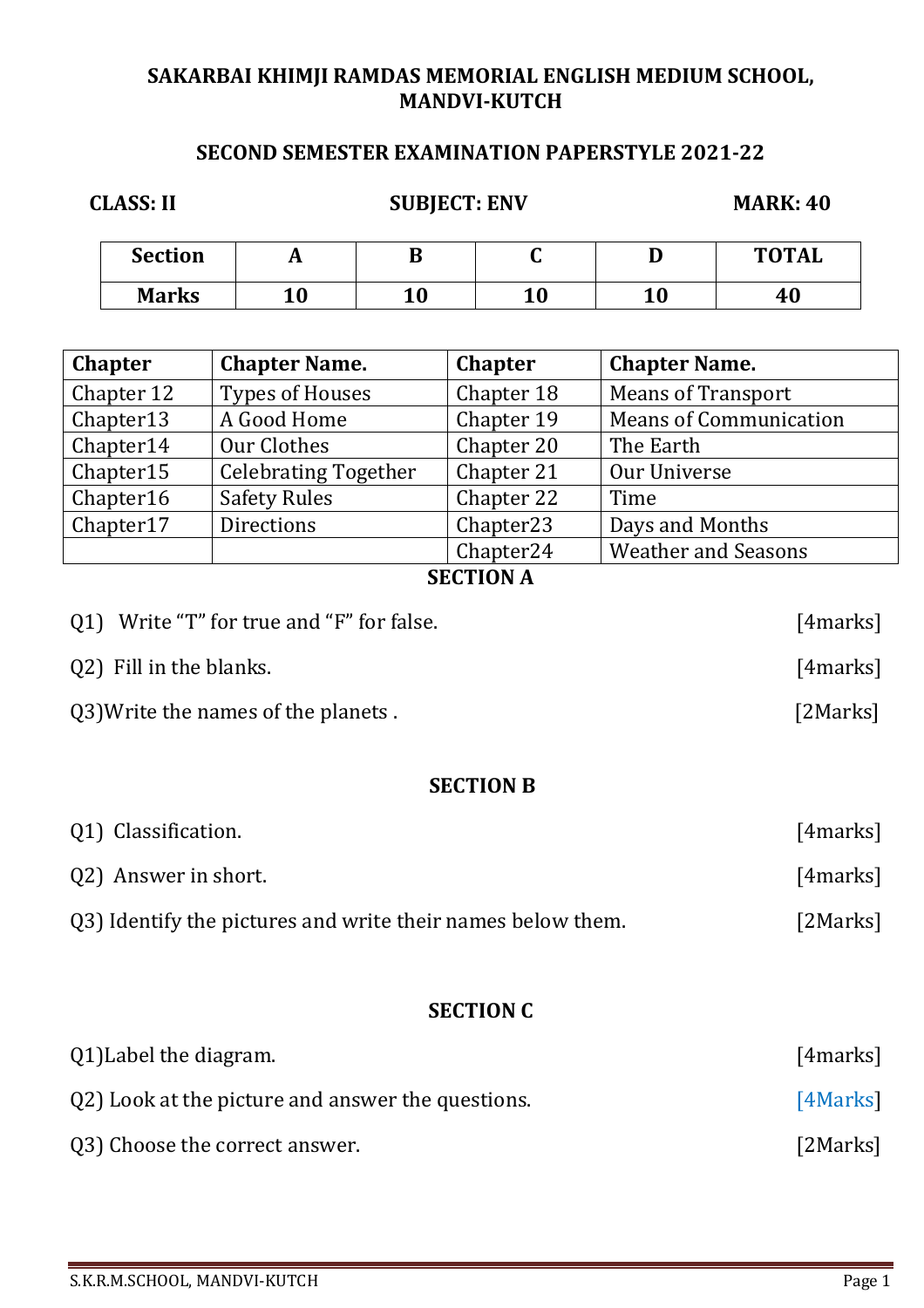## **SECTION D**

| Q1) Match the pair      | [4marks] |
|-------------------------|----------|
| Q2) Identify Who am I?  | [4marks] |
| Q3) Name the following. | [2Marks] |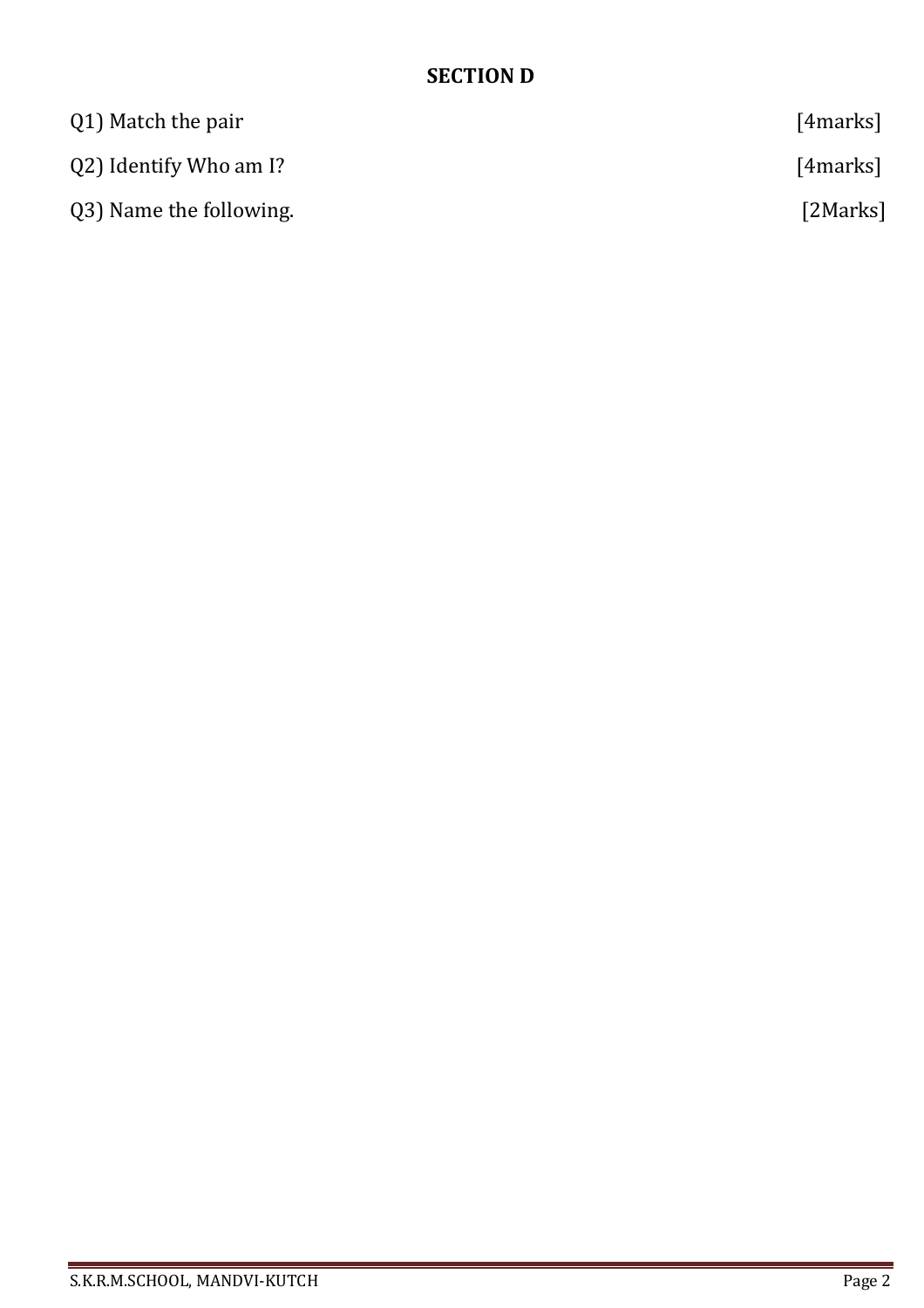#### **SAKARBAI KHIMJI RAMDAS MEMORIAL ENGLISH MEDIUM SCHOOL, MANDVI-KUTCH SECOND SEMESTER EXAMINATION 2021-22**

| CLASS: 2 <sup>ND</sup>                        |                                            | <b>SUBJECT: GUJARATI</b> |                  | <b>MARK: 40</b> | <b>TIME: 2HRS</b> |
|-----------------------------------------------|--------------------------------------------|--------------------------|------------------|-----------------|-------------------|
| <b>SECTION</b>                                | A                                          | B                        | $\mathbf C$      | D               | <b>TOTAL</b>      |
| <b>MARKS</b>                                  | 10                                         | 10                       | 10               | 10              | 40                |
|                                               | Syllabus:                                  | Page no. 46 to 87        |                  |                 |                   |
|                                               |                                            | <b>SECTION A</b>         |                  |                 |                   |
|                                               | 1. ખૂટતાઅક્ષરો લખો. (મોટી બારાક્ષરી)       |                          |                  |                 | [5 ગુણ]           |
| 2. કોંસમાંથી યોગ્ય અક્ષરો વડે શબ્દો પૂરા કરો. |                                            |                          | [5 ગુણ]          |                 |                   |
|                                               |                                            |                          |                  |                 |                   |
|                                               |                                            |                          | <b>SECTION B</b> |                 |                   |
|                                               | 3. નીચેના શબ્દો વાંચી સૂચના પ્રમાણે કરો    |                          |                  |                 | [4 ગુણ]           |
|                                               | 4. ચિત્રોને જોઈ કૌંસમાંથી ચોગ્ય શબ્દો લખો. |                          |                  |                 | [6 ગુણ]           |
|                                               |                                            |                          | <b>SECTION C</b> |                 |                   |
|                                               | 5. પહેલાનો અક્ષર લખો.                      |                          |                  |                 | [3 ગુણ]           |

| 6.  પછીનો અક્ષર લખો.                | [3 ગુણ] |
|-------------------------------------|---------|
| 7. સંખ્યા વાંચો અને લખો. (૧૧ થી ૨૦) | [4 ગુણ] |

#### **SECTION D**

| 8. આડાઅવળા અક્ષરો બરાબર ગોઠવી સાચાશબ્દો લખો. | [5 ગુણ] |
|----------------------------------------------|---------|
| 9. વાક્યો સારા અક્ષરે લખો.                   | [5 ગુણ] |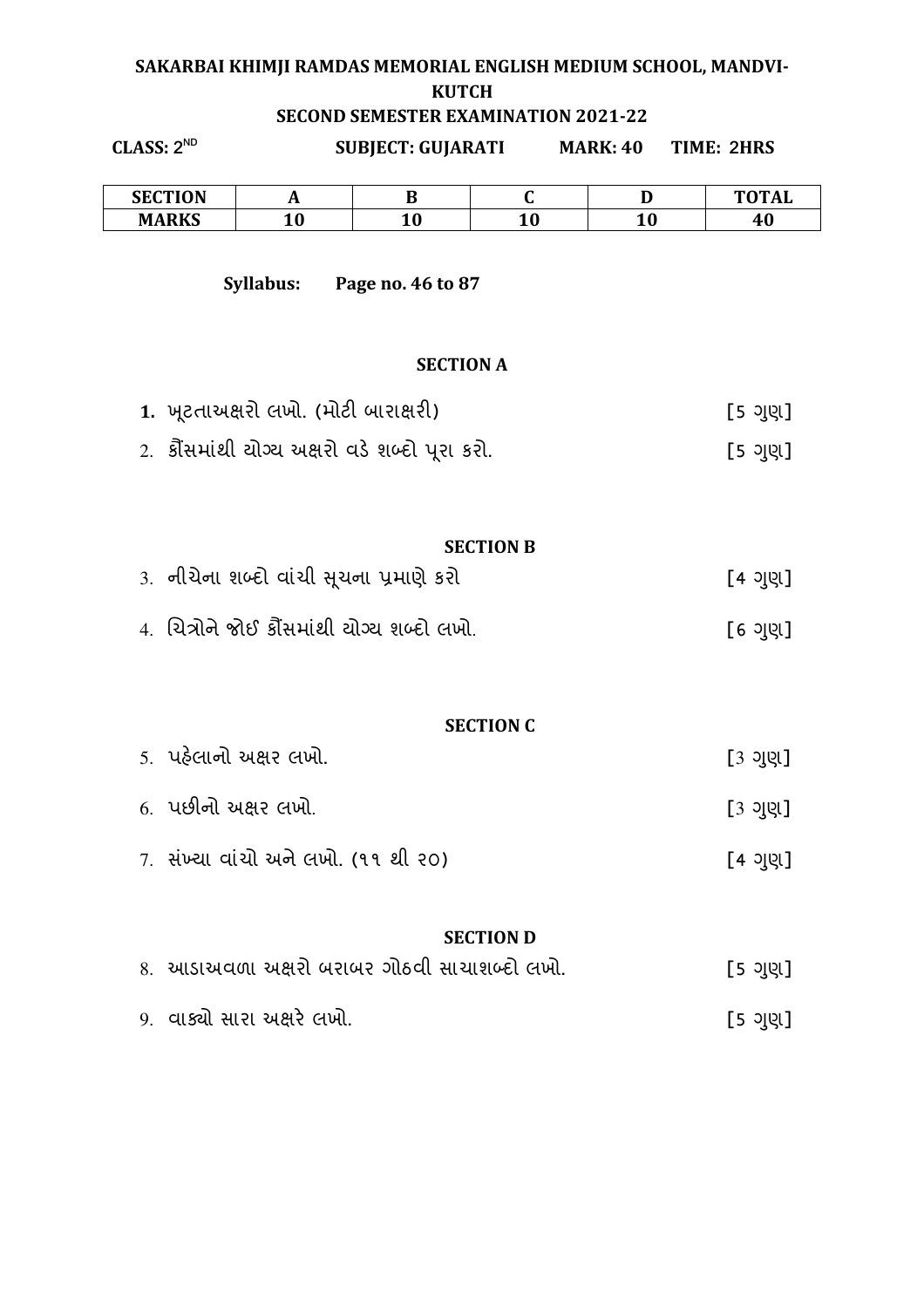| SAKARBAI KHIMJI RAMDAS MEMORIAL ENGLISH MEDIUM SCHOOL,              |                                            |                  |                   |  |  |
|---------------------------------------------------------------------|--------------------------------------------|------------------|-------------------|--|--|
|                                                                     | <b>MANDVI-KUTCH</b>                        |                  |                   |  |  |
|                                                                     | <b>SECOND SEMESTER EXAMINATION 2021-22</b> |                  |                   |  |  |
| <b>CLASS: II</b>                                                    | <b>SUBJECT: HINDI</b>                      | <b>MARKS: 40</b> | TIME: 2 HRS       |  |  |
| Page no: - 41 to 64                                                 |                                            |                  |                   |  |  |
|                                                                     | <b>SECTION - A</b>                         |                  |                   |  |  |
|                                                                     |                                            |                  |                   |  |  |
| Q-1 छुटा हुआ अक्षर लिखो:                                            |                                            |                  | $[5 \t{q}$ ण]     |  |  |
|                                                                     |                                            |                  |                   |  |  |
| Q-2 कोष्ठक से शब्द चुनकर खाली जगह भरो:                              |                                            |                  | $[5 \frac{1}{2}]$ |  |  |
|                                                                     |                                            |                  |                   |  |  |
|                                                                     |                                            |                  |                   |  |  |
| <b>SECTION -B</b>                                                   |                                            |                  |                   |  |  |
|                                                                     |                                            |                  |                   |  |  |
| Q-3 समान अक्षरो की जोड़ीर्यां बनाओ:                                 |                                            |                  | [4 गुण]           |  |  |
|                                                                     |                                            |                  |                   |  |  |
| Q-4 कोष्ठक से सही शब्द चुनकर खाली जगह भरो:                          |                                            |                  | $[6$ गुण]         |  |  |
|                                                                     | <b>SECTION -C</b>                          |                  |                   |  |  |
|                                                                     |                                            |                  |                   |  |  |
| Q-5 गिनो और लिखो:                                                   |                                            |                  | [5 गुण]           |  |  |
|                                                                     |                                            |                  |                   |  |  |
| $\bf{Q}$ -6 दिए गए अक्षर से शुरू होनेवाले शब्दो को $\sqrt{\,}$ करो: |                                            |                  | [5 गृण]           |  |  |

# **SECTION -D**

| 0-6 अक्षर को तीर की दिशा में पढ़कर शब्द बनाओ: | [5 ग्ण] |
|-----------------------------------------------|---------|
| Q-7 वाक्य पढ़ो और लिखो:                       | [5 गुण] |

*Best of Luck*